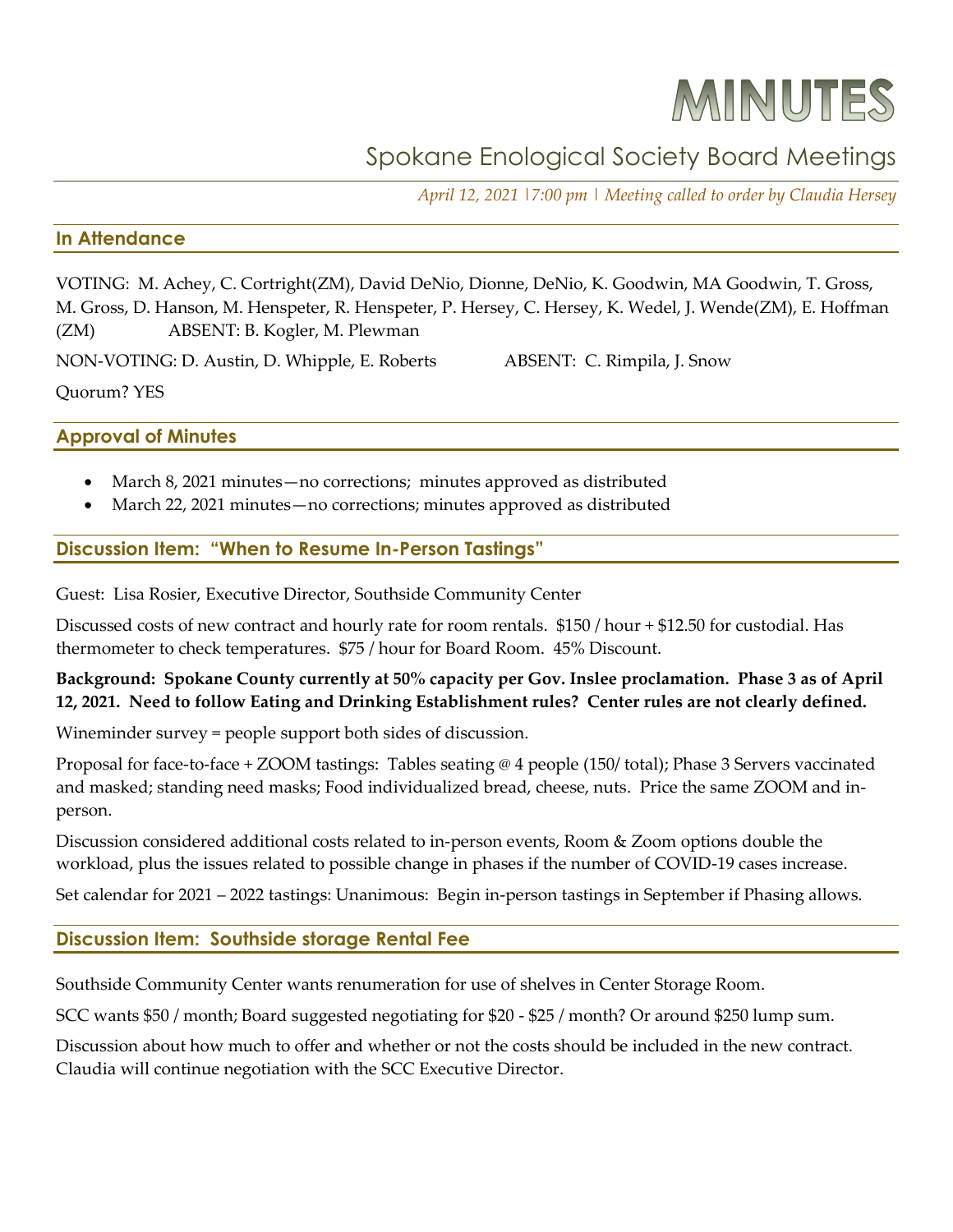# **Treasurer's Report: Kyle Goodwin**

Reduced 10% of overhead costs since the beginning of the club year.

Ending Balance following the March tasting: \$4484.01

Terry Gross investigated insurance companies. No one was interested in underwriting a social club that serves alcohol. Will remain with Liberty Insurance.

Kyle is updating banking records so new SES Executive Board members can sign on Umpaqu bank account

## **Membership Report: Deb Austin**

194 members. Renewals starting.

New membership fees are

- Renewals = \$30 / individual; \$50 / couples
- New members = \$35\* / individual; \$55\* / couples *\*New members pay a one-time \$5.00 set-up fee*

#### **Tasting Programs Support: Paul Hersey | Dave Whipple**

- April tasting = Spanish Wines | Vino & John Allen (57 people signed up as of 4.12.2021)
	- May tasting = 3 of Cups possibly. Last minute change—not settled
- June tasting = Not settled

#### **Special Events: Eva Roberts**

- Holiday Dinner—Spokane Club is ready. Schedule on Monday, December 13, 2021
- Anniversary Dinner. Schedule on Friday, April 22, 2022

#### **Extra Special Events: Deby Hanson**

Deby has started contacting wineries. Barrister is a possibility in June. Davenport Terrace is not open yet.

Trying to schedule a meeting in June at an outdoor venue.

#### **Food Committee: Barb Kogler | Jody Wende**

No report.

**Glasses | Linens | Swag Bags, etc.: Dionne DeNio**

No report.

**Membership Recognition: Dionne DeNio**

No report

#### **Education Director: Dr. Jeffrey Snow**

No report.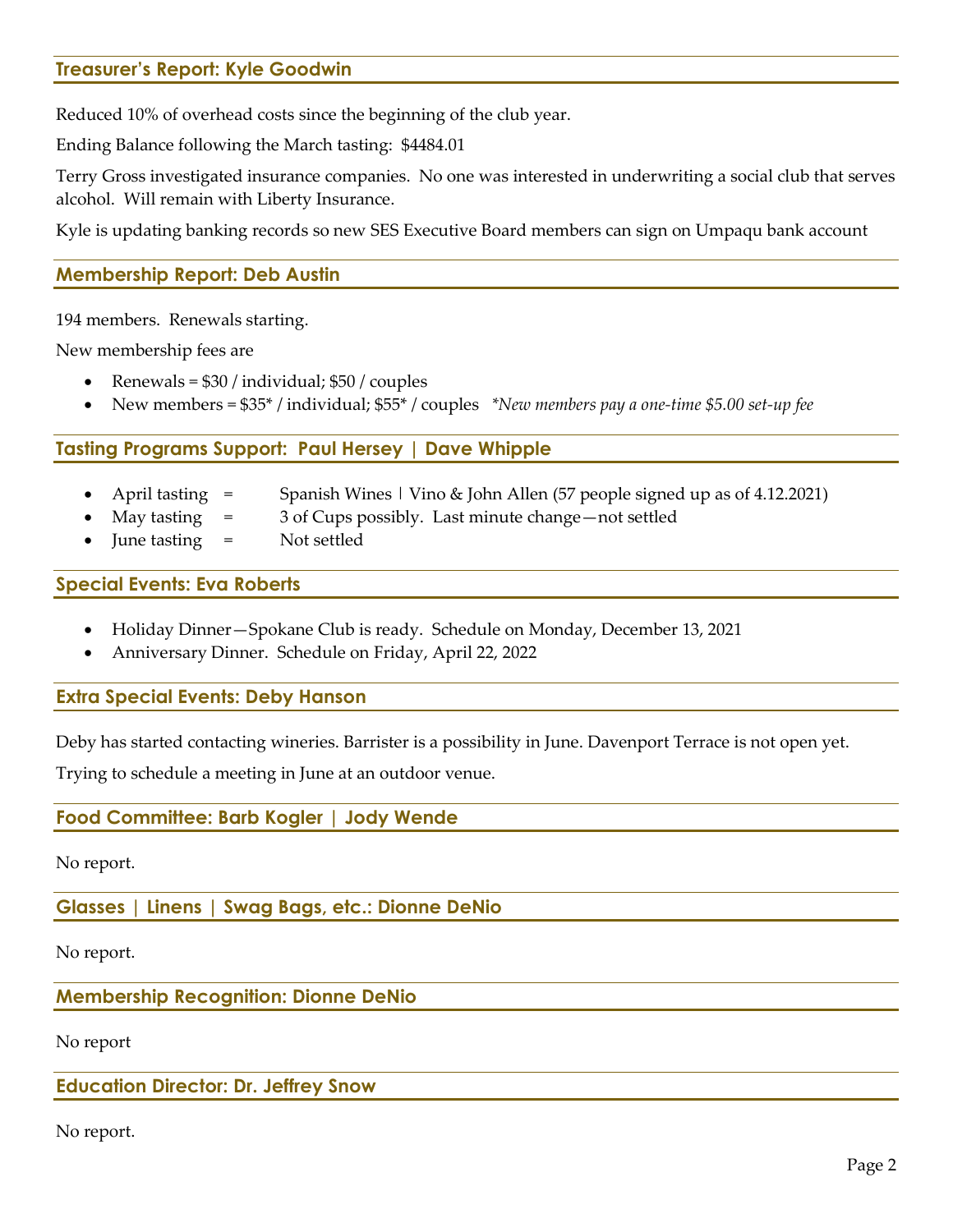# **AV & ZOOM: Terry Gross**

No report. After the close of the meeting Dave Whipple asked Terry Gross to be the Zoom meeting coordinator back-up for Dave.

#### **Vice President Report: Kris Wedel**

President C. Hersey is assigning VP Wedel the job of coordinating monthly tastings to ensure room is setup properly and event runs smoothly.

# **Website: Charlie Rimpila**

No report.

#### **Wineminder: Claudia Hersey**

Mona Henspeter is working on an article about the costs of wine education. Jody suggested adding recipes again with the September edition.

April publication deadline is April 21, 2021.

#### **Other Business**

Claudia provided updated Board Contact List.

New Board Members will get ribbons for their name tags.

#### **Next Meeting**

May 10, 2021 | Location = TBD

Meeting adjourned at 8:25 p.m.

Minutes Respectfully submitted, Mary Ann Lund Goodwin, SES Secretary

#### **Vote: Questions: When should we start in-person tastings:**

# **TALLY**

| Eva:    | September-easier                                                         |
|---------|--------------------------------------------------------------------------|
| Terry:  | September (if zoom option offered, people have to source their own wines |
| Paul:   | Split is hard: September                                                 |
| Kris:   | September                                                                |
| Deby:   | September                                                                |
| Dave:   | Reconsider for June at the May Board Meeting? September                  |
| Deb:    | September                                                                |
| Marlys: | September                                                                |